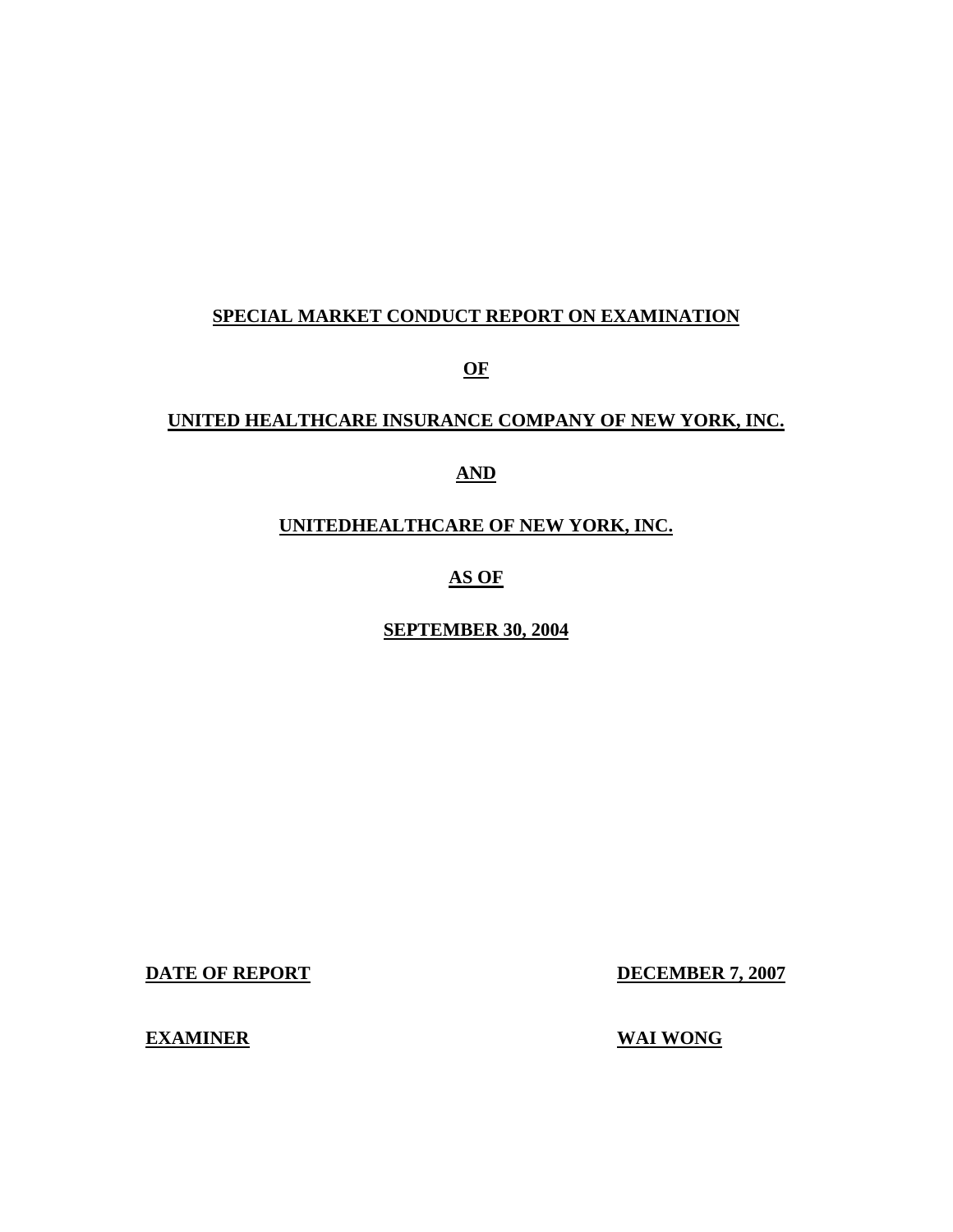# **TABLE OF CONTENTS**

# **ITEM NO.**

# **PAGE NO.**

| 1. | Scope of examination                    | 2  |
|----|-----------------------------------------|----|
| 2. | <b>Description of Companies</b>         | 3  |
| 3. | Executive summary                       | 4  |
| 4. | Underwriting and rating issues          | 4  |
| 5. | <b>Commission</b> issues                | 9  |
| 6. | Department Regulation 152               | 13 |
| 7. | Subsequent events                       | 14 |
| 8. | Summary of comments and recommendations | 15 |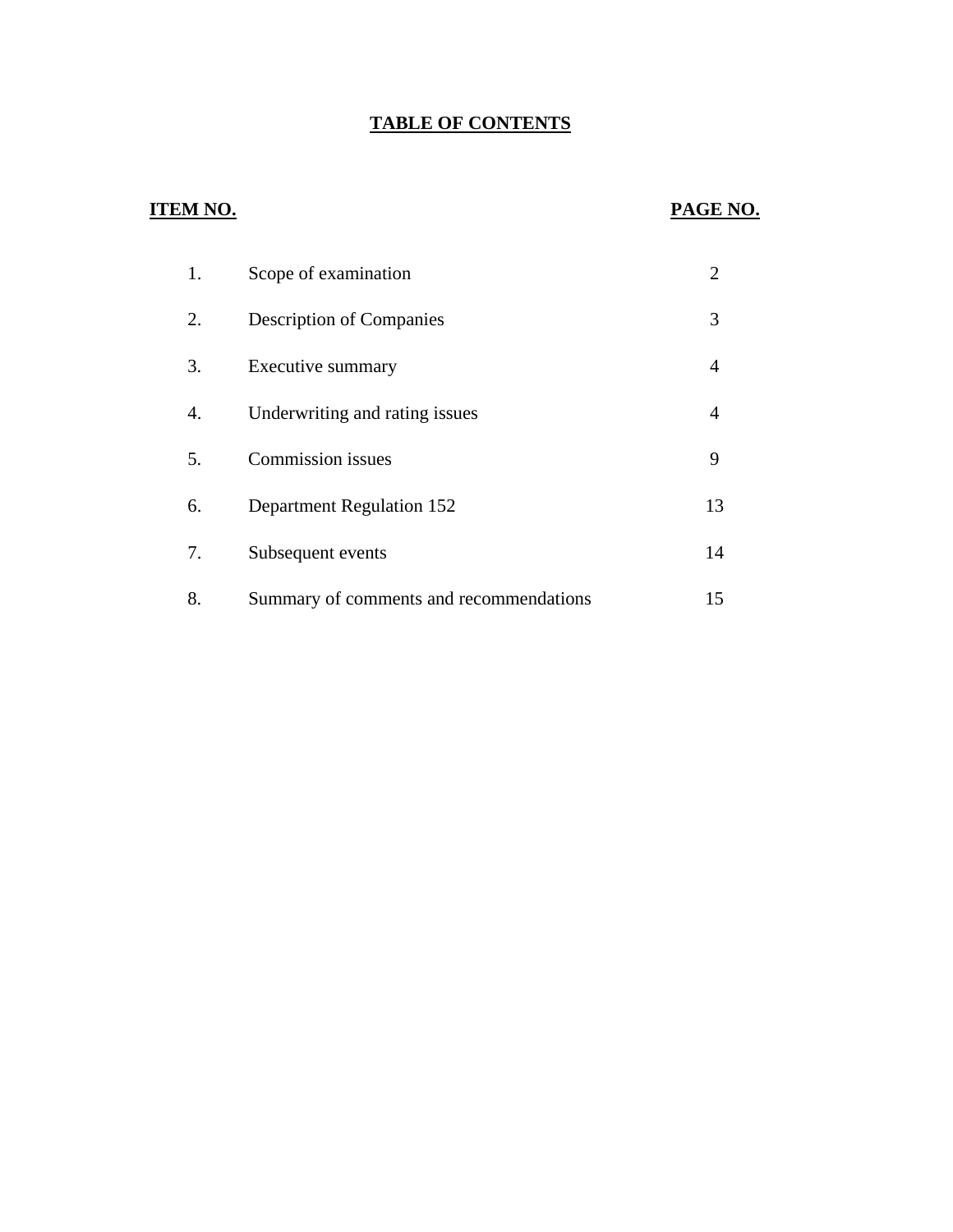

**25 BEAVER STREET** STATE OF NEW YORK INSURANCE DEPARTMENT NEW YORK, NEW YORK 10004

Governor Eliot Spitzer

Governor Eric R. Dinallo **Superintendent** 

December 7, 2007

Honorable Eric R. Dinallo Superintendent of Insurance Albany, New York 12257

Sir:

Pursuant to the provisions of the New York Insurance Law and acting in accordance with the instructions contained in Appointment Numbers 22140 and 22139, dated January 30, 2004, attached hereto, I have made a special market conduct examination into the affairs of United HealthCare Insurance Company of New York, Inc., an accident and health company licensed pursuant to the provisions of Article 42 of the New York Insurance Law, and UnitedHealthcare of New York, Inc., an affiliated for-profit health maintenance organization (HMO) licensed under the provisions of Article 44 of the New York Public Health Law. The following report thereon is respectfully submitted.

This examination was conducted at the Companies' offices located at 450 Columbus Boulevard, Hartford, Connecticut and Two Penn Plaza, New York, New York.

Whenever the terms the "the Company," or "UHINY" appear herein, without qualification, they should be understood to refer to United HealthCare Insurance Company of New York, Inc. Whenever the terms "the HMO" or "UHcNY" appear herein, without qualification, they should be understood to refer to UnitedHealthcare of New York, Inc. Wherever the term "United" appears herein, without qualification, it should be understood to refer to UHINY and UHcNY collectively.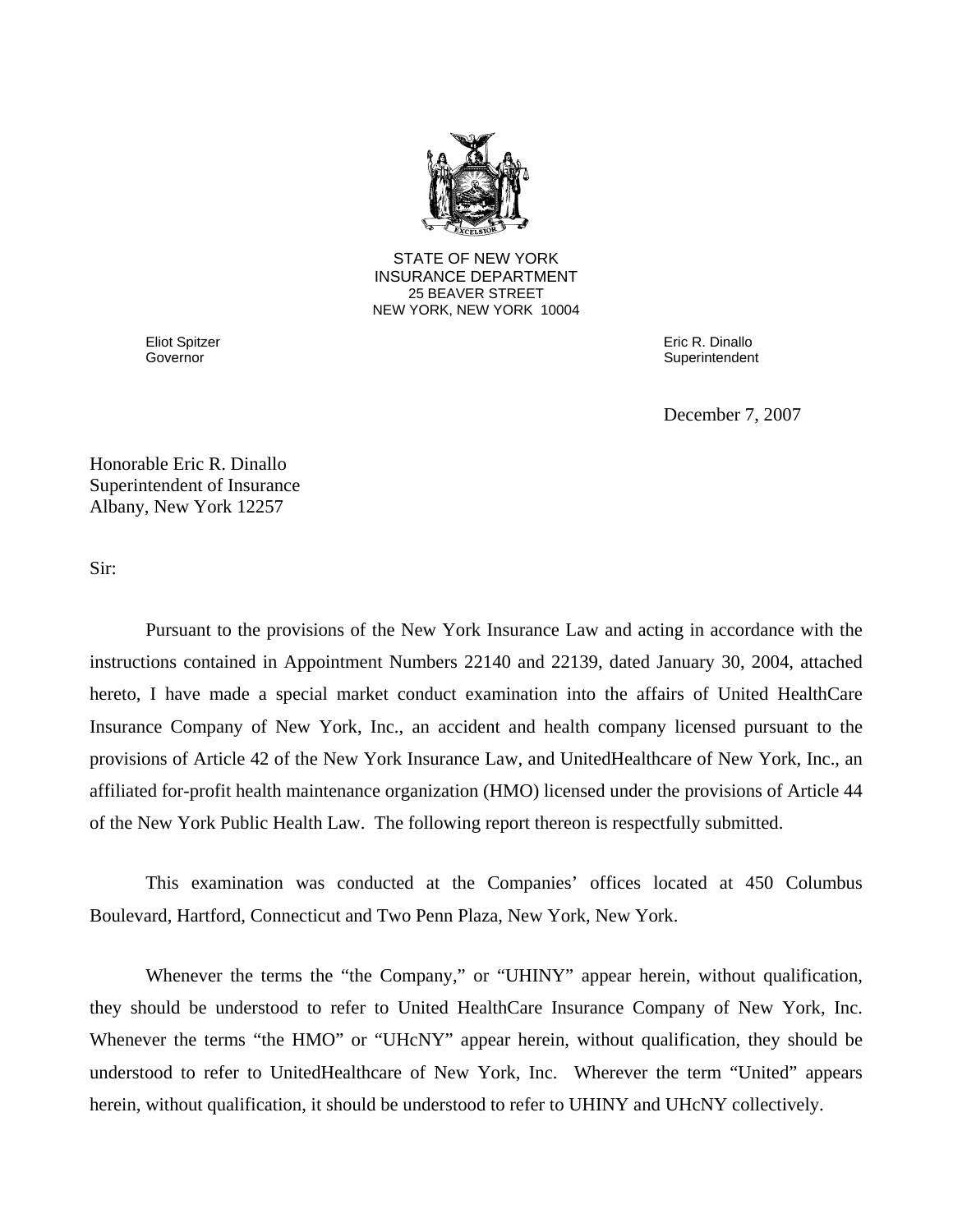### 1. **SCOPE OF EXAMINATION**

<span id="page-3-0"></span>This special market conduct examination was conducted to review compliance with Sections 4235(h)(1) and 4308(b) of the New York Insurance Law and Department Regulation 62 ({11 NYCRR 52} "Minimum Standards for the Form, Content and Sale of Health Insurance..."). The examination targeted United's rating practices for its large group experience rated business and entailed a review of the compensation for agents and brokers involved with the selling of these products. The examination covered the period January 1, 2003 to September 30, 2004, however, transactions prior to and subsequent to this period were reviewed where deemed appropriate.

The examination encompassed a review of the point-of-service (POS) product offered jointly by UHINY (out-of-network benefits) and UHcNY (in-network benefits), and the Indemnity/Preferred Provider Organization (PPO) product offered solely by UHINY.

This special report on examination is confined to comments on those matters which involve departures from laws, regulations or rules, or which are deemed to require an explanation or description.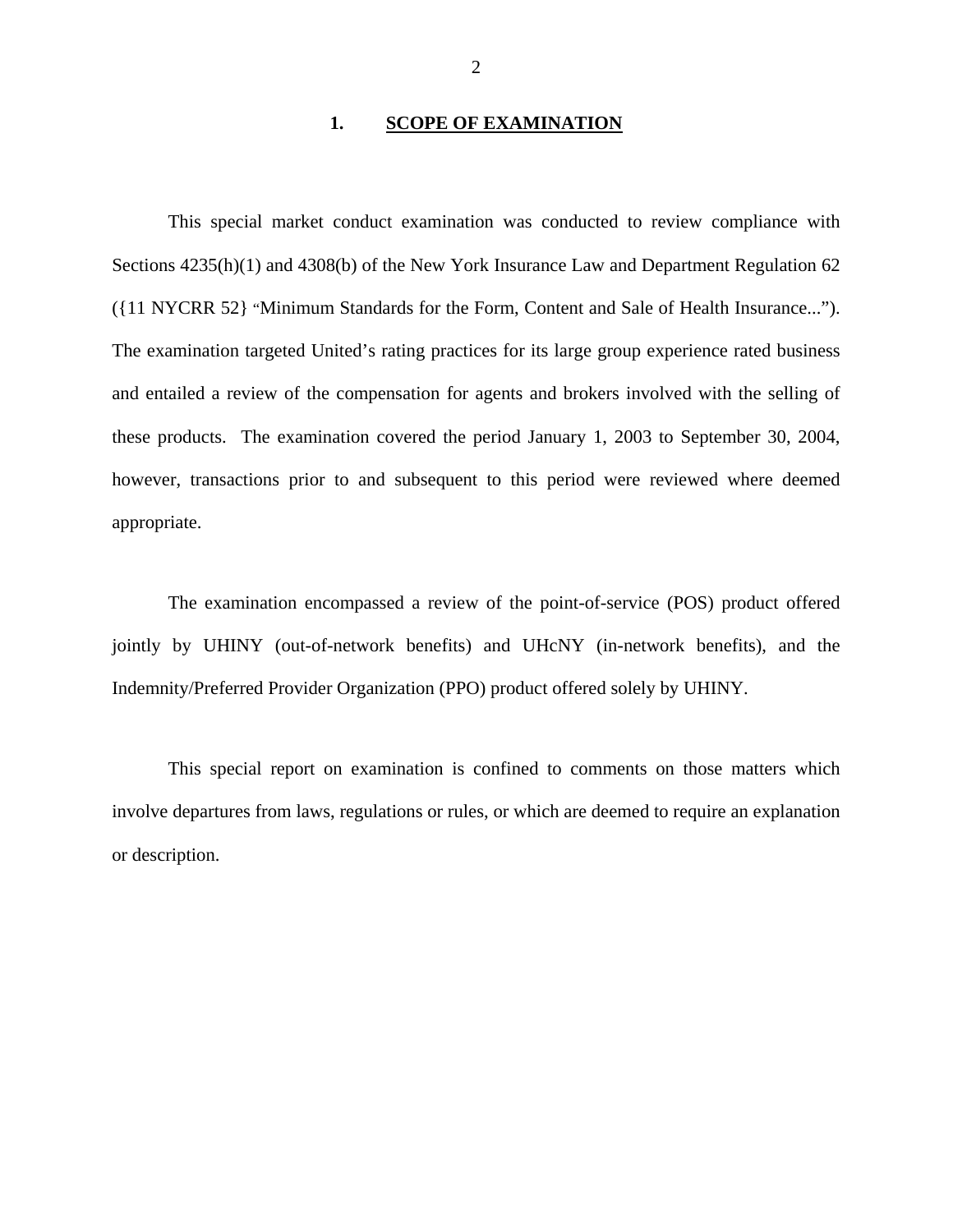### **2. DESCRIPTION OF COMPANIES**

<span id="page-4-0"></span>United HealthCare Insurance Company of New York, Inc. is a domestic insurer licensed pursuant to Article 42 of the New York Insurance Law to write accident and health insurance, as defined in Paragraphs 3(i) and 3(ii) of Section 1113(a) of the New York Insurance Law. The Company is a wholly-owned subsidiary of United HealthCare Insurance Company, (formerly known as The MetraHealth Insurance Company and Travelers Insurance Company of Illinois), a Connecticut stock corporation.

UnitedHealthcare of New York, Inc. is a for-profit health maintenance organization (HMO) licensed pursuant to Article 44 of the Public Health Law. The HMO is a direct whollyowned subsidiary of UnitedHealthcare, Inc., which is a wholly-owned subsidiary of UnitedHealth Group, Inc. (UHG), the ultimate Parent. UnitedHealthcare of New York, Inc. and UnitedHealthcare of Upstate New York, Inc. (formerly know as Travelers Health Network, Inc.) merged effective December 31, 2002. The surviving entity (HMO) retained the name UnitedHealthcare of New York, Inc., and it is currently licensed in New York State to write commercial business in nineteen counties and Medicaid in eleven counties.

In October 2005, UnitedHealthcare of New York, Inc. began a market/product withdrawal from the HMO markets where it was licensed to write business. This market withdrawal was completed on October 1, 2006 and as of the date of this report, the HMO's license no longer contains commercial business.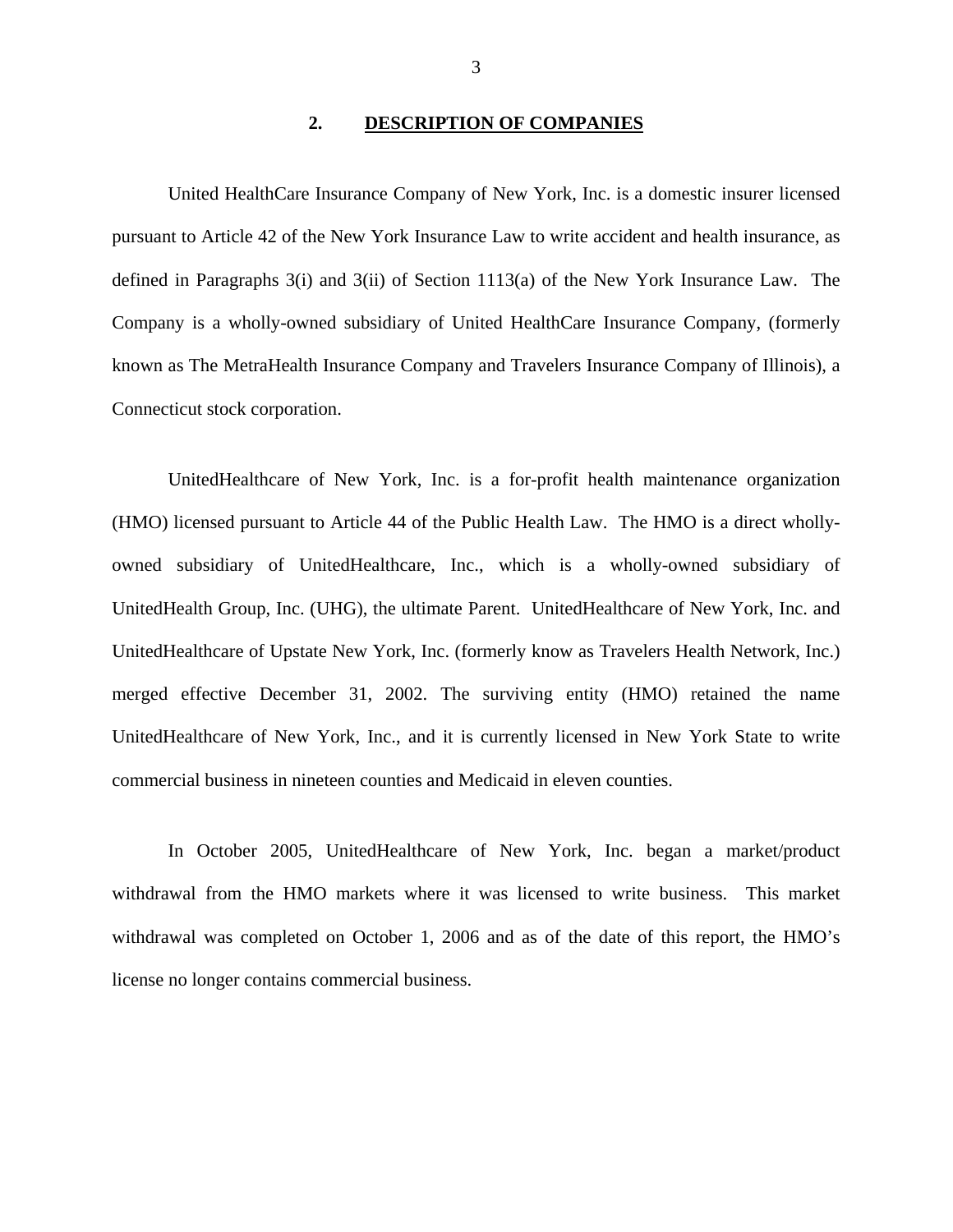### **3. EXECUTIVE SUMMARY**

<span id="page-5-0"></span>The results of this examination revealed certain operational deficiencies that indicate areas of weakness and/or directly impacted United's compliance with the New York Insurance Law, the New York Public Health Law and related Regulations. Examples of these include the following:

- United violated Sections  $4235(h)(1)$  and  $4308(b)$  of the New York Insurance Law and Department Regulation 62 (11 NYCRR 52) when it failed to apply its "Case Characteristics Discount Factors" as indicated by the filed rating formula.
- United violated Sections  $4235(h)(1)$  and  $4308(b)$  of the New York Insurance Law and Department Regulation 62 (11 NYCRR 52) when it appeared to manipulate the application of its trend factors, credibility factors and pooling levels in determining a renewal rate. United also manipulated the time frame or experience rating period used in the rating formula. United often looked at several different periods of claim history, and selected the one that appeared to be the best scenario in terms of rate completion (lowest rate).
- United violated Sections  $4235(h)(1)$  and  $4308(b)$  of the New York Insurance Law and Department Regulation 62 (11 NYCRR 52) when it charged a rate other than the filed rate.
- UHcNY violated Section 52.42(e) of Department Regulation 62 (11 NYCRR 52.42(e)) when it paid commissions in excess of the prescribed four percent (4%) limitation.

### **4. UNDERWRITING AND RATING ISSUES**

A review of United's large group experience rating practices and policies was performed to determine compliance with Sections 4308(b) and 4235(h)(1) of the New York Insurance Law and Department Regulation 62 (11 NYCRR 52). The examination encompassed a review of 15 randomly selected large group underwriting files of the PPO/Indemnity product offered by UHINY and the point-of-service (POS) product offered jointly by UHINY and UHcNY. It was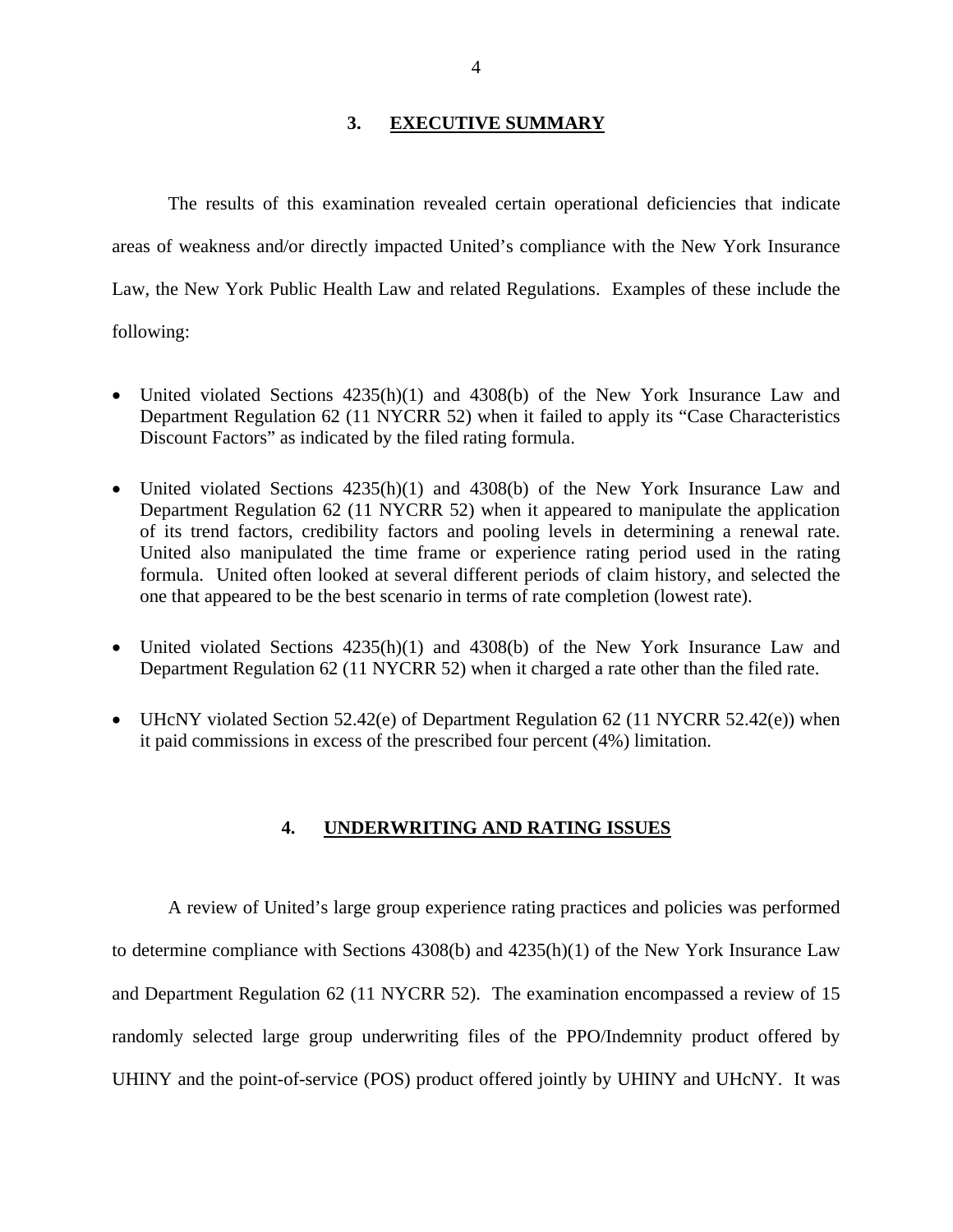noted that United was unable to provide the examiner with a listing that segregated their accounts by Indemnity/PPO and POS products. The items reviewed included new and renewal business.

It should be noted that the purpose of this examination was to review United's compliance with Department statutes and verify United's conformity with its filed rating formulae and underwriting guidelines.

The Department's Health Bureau actuarial unit was provided with copies of the underwriting files for the accounts in the sample selected by the examiner. During their review, the actuarial unit determined that in many instances United deviated from its experience rating formulae filed with the Department. These are detailed as follows:

United's experience rating formulae approved by the Department in 2001 included a broadly defined paragraph indicating that in certain circumstances, the formula may not reflect the full anticipated risk, based on the judgment of the underwriter, and that in such circumstances, an underwriting judgment factor may be applied. The formulae was approved by the Department with the understanding that this would be the exception rather than the norm.

Effective June 2004, United replaced this language in their formulae with a more specific type of adjustment based on concrete and measurable parameters. This revised approach is defined as the "case characteristic factor" which is based on parameters such as employee participation, employer contributions, carrier history, benefit design and administration design. Points, positive or negative, are assigned for each item, and a total adjustment is determined. It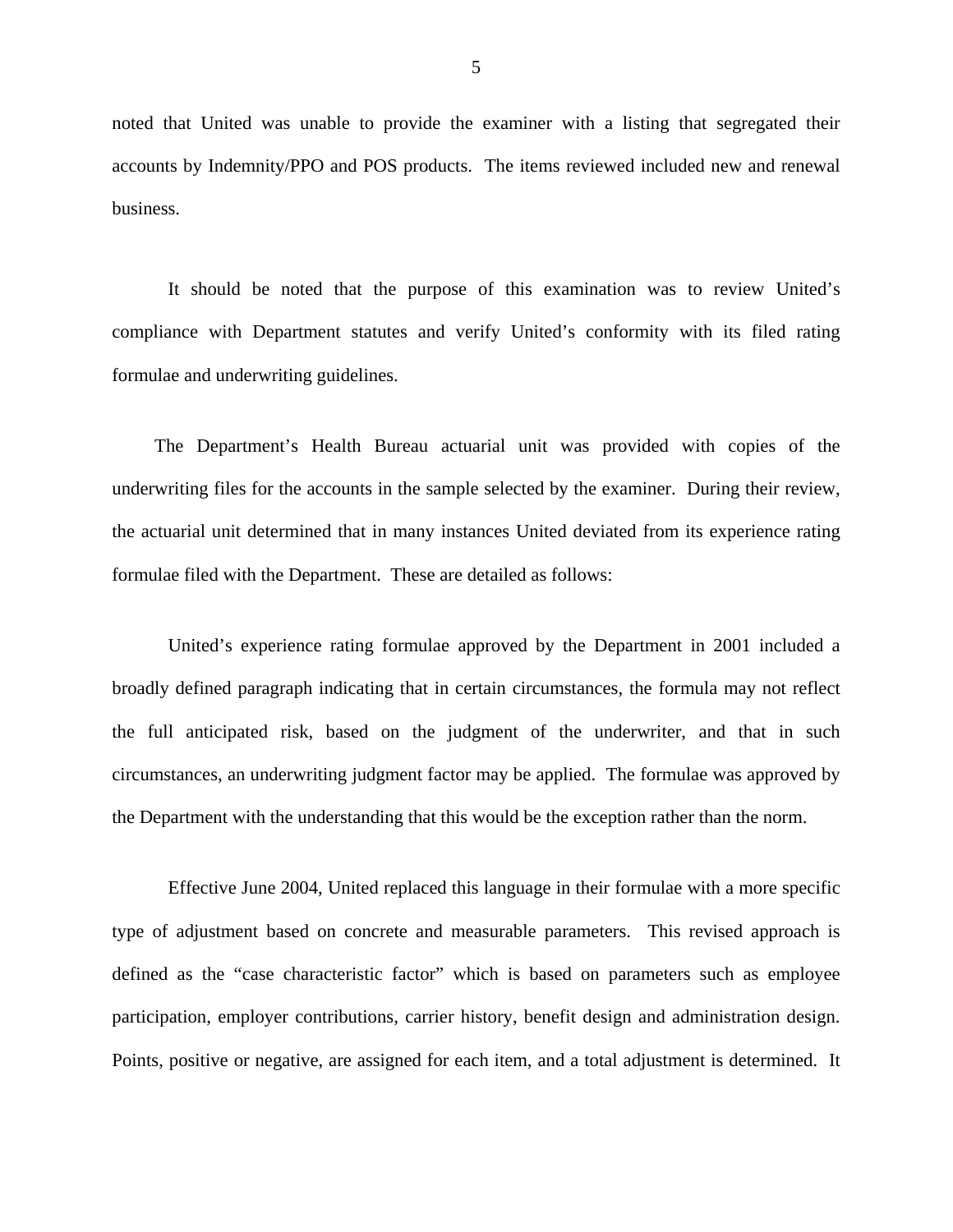should be noted that this adjustment applies only to the manual premium rate component of the formulae, and not to the experience rating element of the formulae.

The Department's review of the underwriting folders for the groups sampled revealed that United generally abided by the factors included in the formulae on file with the Department. However, United, made other changes to the formulae, such as altering the pooling level, modifying the experience period, and making "hypothetical analyses", which were used to alter the actual underwriting results.

Section  $4235(h)(1)$  of the New York Insurance Law states in part:

"Each domestic insurer and each foreign or alien insurer doing business in this state shall file with the superintendent its schedules of premium rates, rules and classification of risks for use in connection with the issuance of its policies of group accident, group health or group accident and health insurance, and of its rates of commissions, compensation or other fees or allowances to agents and brokers…"

Section 4308(b) of the New York Insurance Law states in part:

 "No corporation subject to the provisions of this article shall enter into any contract unless and until it shall have filed with the superintendent a schedule of the premiums or, if appropriate, rating formula from which premiums are determined, to be paid under the contracts and shall have obtained the superintendent's approval thereof…"

In addition to the items discussed above, the examiner uncovered other rating practices that deviated from United's filed rating formulae, which were neither within the scope of, nor addressed specifically in its formulae filed with the Department. These are detailed as follows:

• There were several instances where trend factors, credibility factors and pooling level changes were made to the filed experience rating plan. These changes were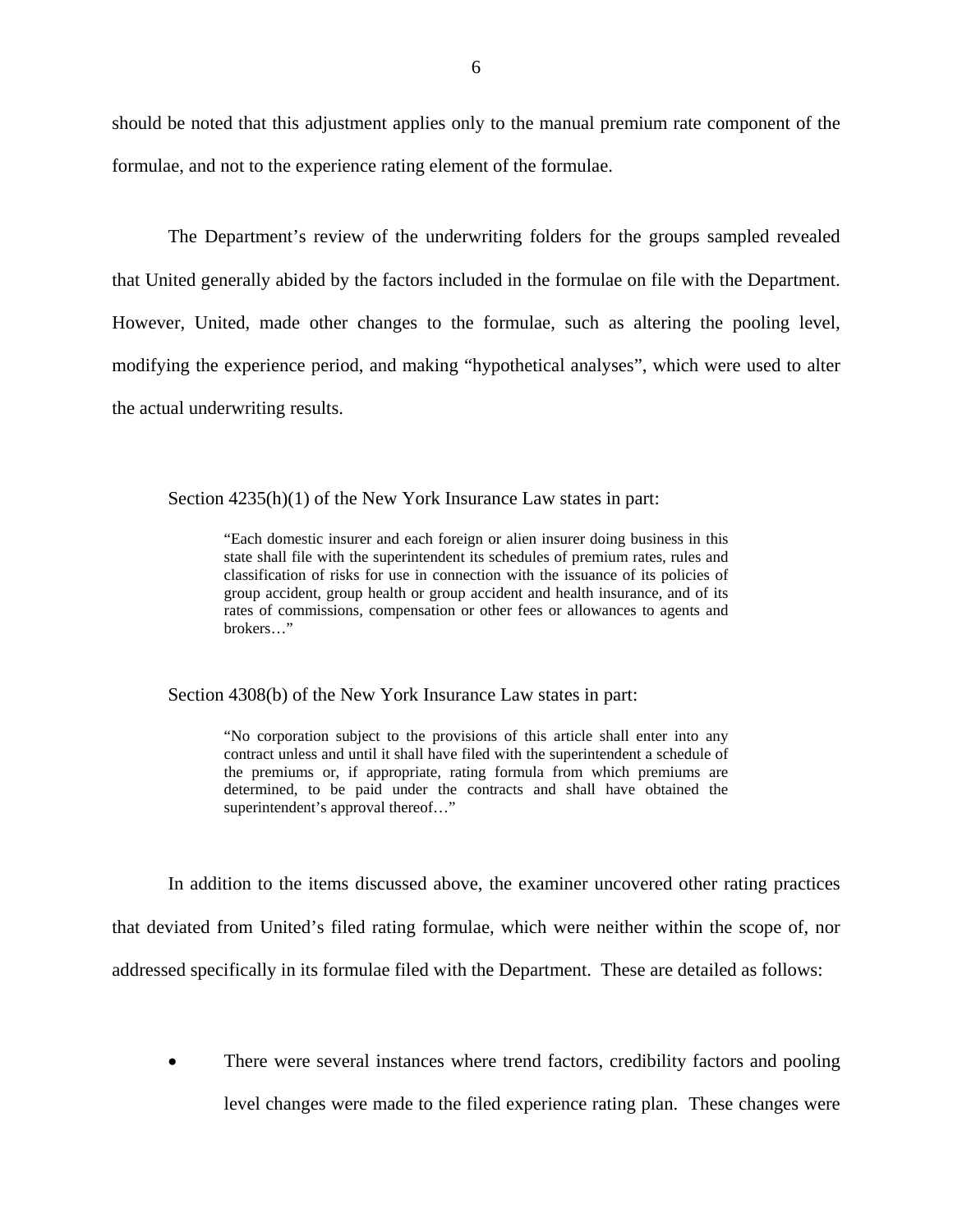usually made at the request of the broker in order to reduce the size of the policy renewal rate increase.

- There were several instances where the insured's experience was recalculated in order to arrive at a more favorable renewal rate. This was normally done by removing some large claims from the calculation of the insured's experience. United would also at times change the experience period used to develop the insured's premium if it would give the account a better (lower) renewal rate.
- United's experience rate filing allows it to adjust the manual rating based on case characteristics factors. There were several renewals where the case characteristic discounts applied appeared to be excessive and were applied specifically to reach a lower renewal rate on the account.
- There were several cases where rate concessions were applied to a renewing policy so that the insured would renew their policy with United. The broker in these cases usually informed United what percentage increase on the renewal premium was acceptable to the insured and United would discount the calculated rate increase solely to match the quote.
- There was one account's renewal year where the insured's premium increase was greater than the one calculated due to an error by United in inputting the rate. The calculated rate increase was 5.8% while a rate increase of 7.5% was put into effect.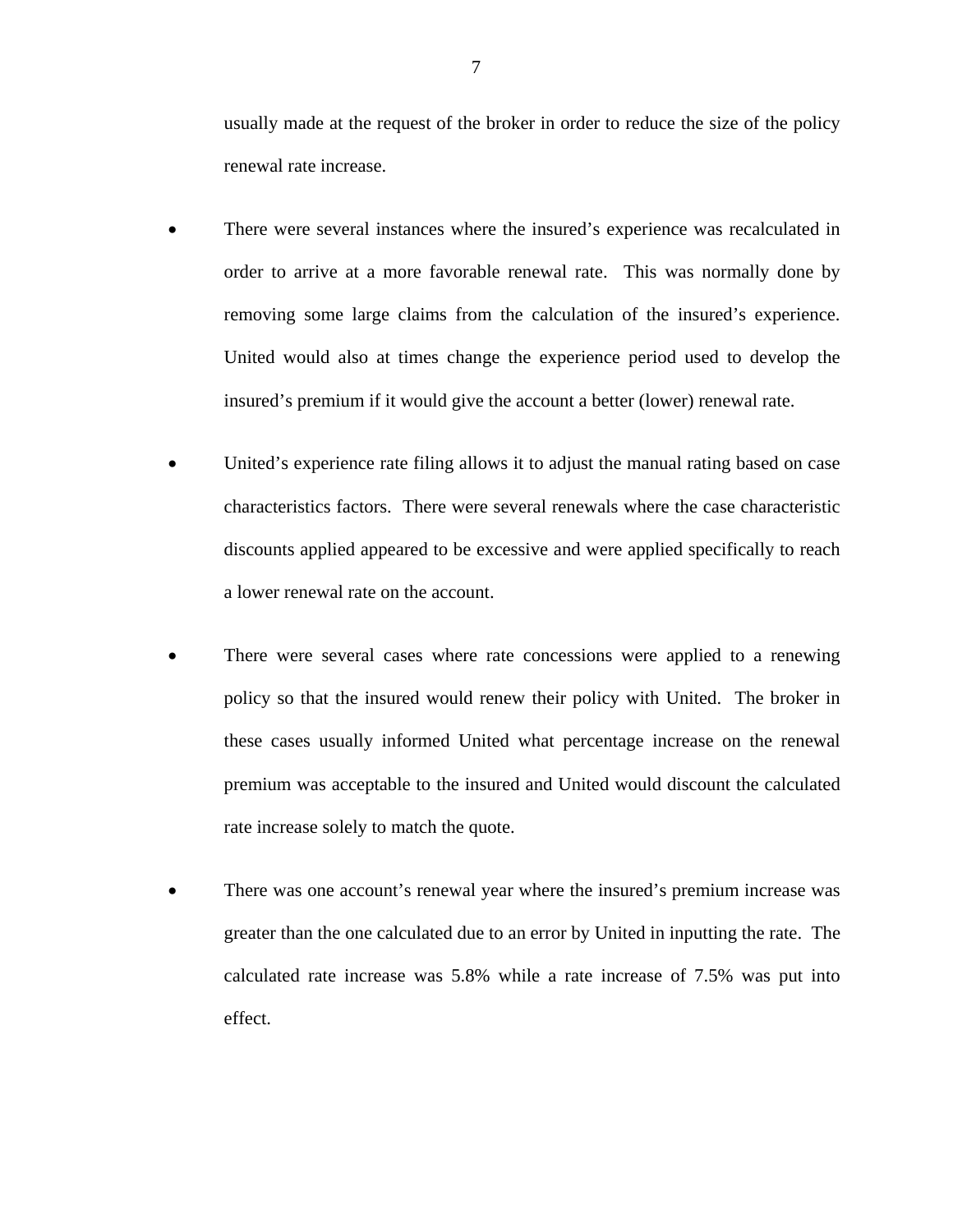Many underwriting adjustments were made after the rate development process was completed. The adjustments noted above, competitively driven in most cases, generally lowered the rates charged to such groups. This process, frequently utilized by United to determine the premium for its experience-rated business for its PPO and POS products is violative of Sections 4235(h)(1) and 4308(b) of the New York Insurance Law, respectively; and is discriminatory, as two groups subject to the same rate increases pursuant to the approved experience rating formula may end up with significantly different rate increases from the rate calculation.

It is recommended that UHINY comply with Section 4235(h)(1) of the New York Insurance Law and utilize the correct trend factors, credibility factors, pooling levels, case characteristic factors and loss experience in its formulae approved by the superintendent.

It is recommended that UHINY comply with Section 4235(h)(1) of the New York Insurance Law and charge the correct rate on its experience rating formulae approved by the superintendent.

It is recommended that UHcNY comply with Section 4308(b) of the New York Insurance Law and utilize the correct trend factors, credibility factors, pooling levels, case characteristic factors and loss experience in its HMO/POS formulae approved by the superintendent.

It is recommended that UHcNY comply with Section 4308(b) of the New York Insurance Law and charge the correct rate on its experience rating formulae approved by the superintendent.

It is also recommended that UHINY and UHcNY refund or credit any overcharges resulting from the misapplication of its filed experience rating formulae.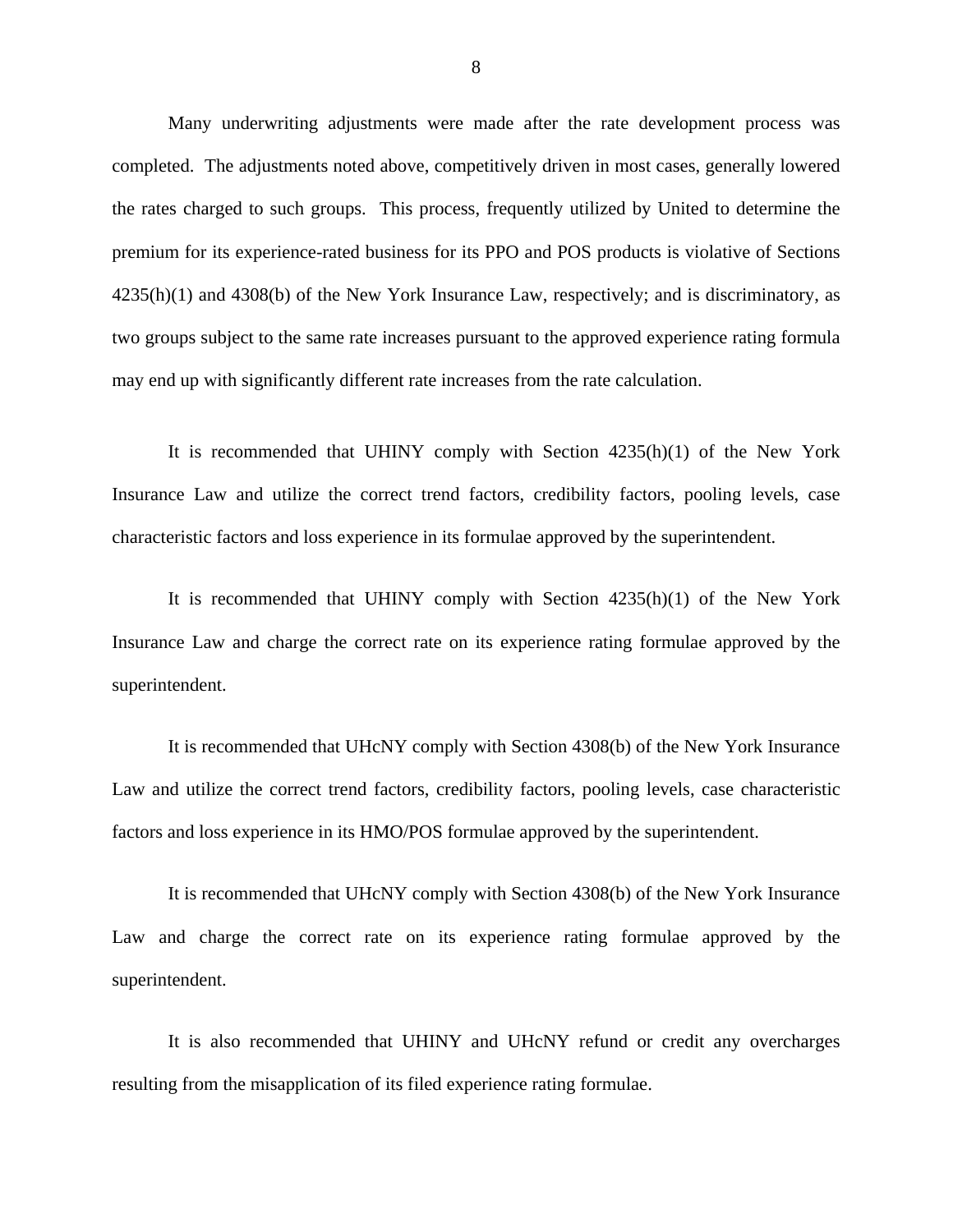### **5. COMMISSION ISSUES**

<span id="page-10-0"></span>As part of the examination of rates detailed in this report, a review was also completed in regard to United's compliance with statutes regarding the payment of commissions.

Section 4235(h)(1) of the New York Insurance Law states in part:

"Each domestic insurer and each foreign or alien insurer doing business in this state shall file with the superintendent its schedules of premium rates, rules and classification of risks for use in connection with the issuance of its policies of group accident, group health or group accident and health insurance, and of its rates of commissions, compensation or other fees or allowances to agents and brokers…"

In 2003, the United made commission filings with the Department for its POS, PPO and Indemnity products. The filings allowed for a total commission rate of 6% on POS products, PPO and Indemnity products; a four percent commission on the HMO portion of the policy and an additional two percent on the POS (out-of-network) component. Indemnity and PPO products were entitled to a 6% commission if certain special services were provided.

There was one case where a commission rate of seven percent was paid to the agent on a PPO product in violation of United's rate filing.

It is recommended that United comply with Section 4235(h)(1) of the New York Insurance Law by paying the commission rate(s) stated in its filed rate formulae.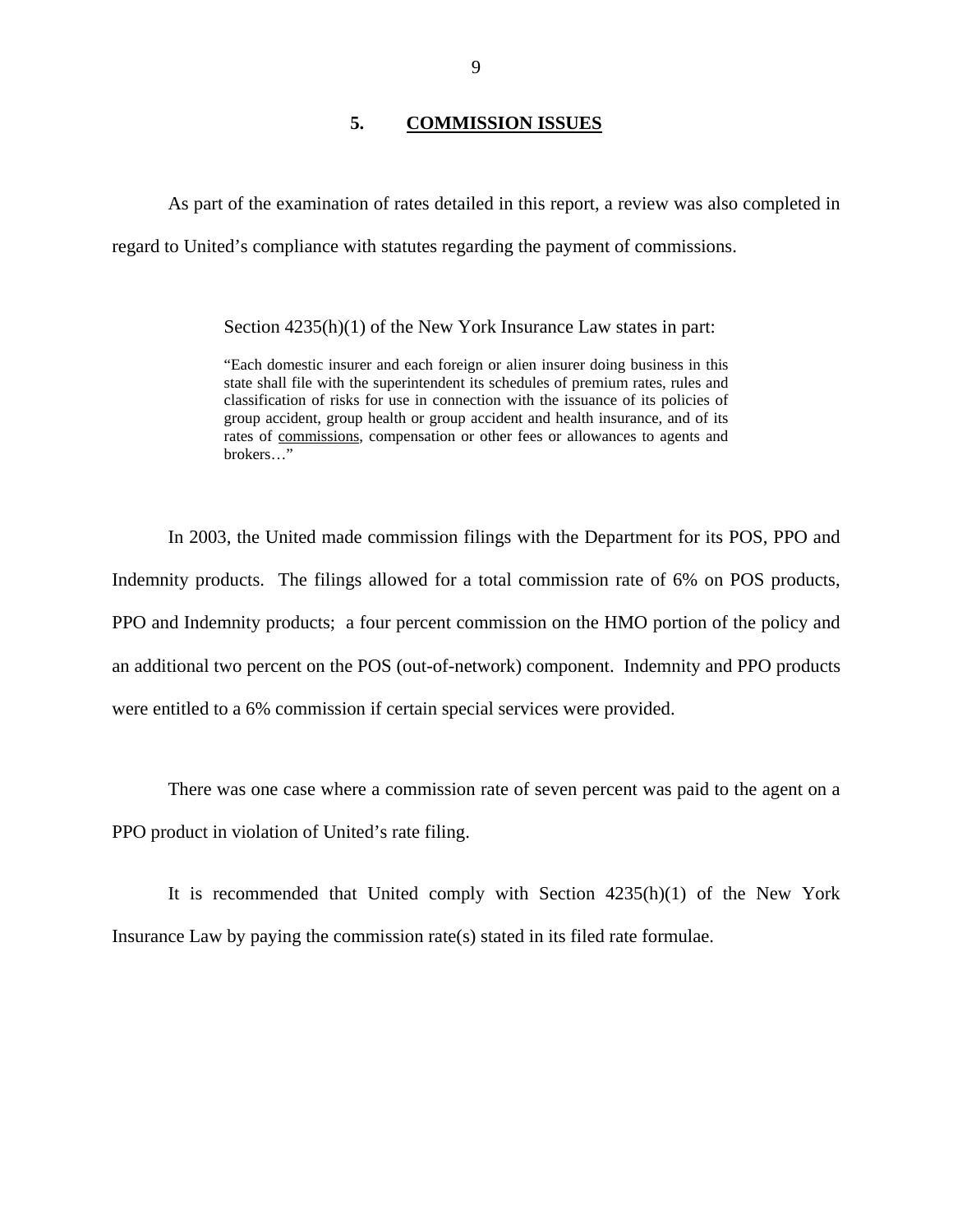### Part 52.42(e) of Department Regulation 62 (11 NYCRR 52.42) states in part:

 Public Health Law… may, as authorized by 10 NYCRR Part 98, pay "(e) Commission or fees payable by health maintenance organizations to an insurance broker as authorized by 10 NYCRR Part 98. A health maintenance organization (HMO) issued a certificate of authority pursuant to article 44 of the commissions or fees to a licensed insurance broker… No licensed insurance broker shall receive such commissions or fees from an HMO, unless the HMO has filed the actual rate to be paid and included the anticipated expenses for such payments to insurance brokers in its application to amend its community premium rates pursuant to the provisions of section 4308 of the Insurance Law. Such rate shall be incorporated into the HMO's premium rate manual. The actual rate per annum may not exceed four percent of the HMO's approved premium for the contract sold."

The Insurance Department sent two separate requests for UHcNY to provide certain information regarding brokers' compensation in regard to the four percent limitation noted above. The responses provided by UHcNY were to include a signed attestation under Section 308 of the New York Insurance Law, confirming the accuracy and completeness of the information provided to the Department.

Section 308(a) of the New York Insurance Law states in part:

 transactions or condition or any matter connected therewith. Every corporation "The superintendent may also address to any health maintenance organization or its officers or any authorized insurer or its officers any inquiry in relation to its or person so addressed shall reply in writing to such inquiry promptly and truthfully, and such reply shall be, if required by the superintendent, subscribed by such individual, or by such officer or officers of a corporation, as he shall designate, and affirmed by them as true under the penalties of perjury…"

In one of its responses to the Department, UHcNY provided a schedule that listed each contract on which the commission (plus override) paid to a producer exceeded 4% for the years 2002, 2003 and 2004. Among the possible reasons provided by UHcNY for commission payments which exceeded 4% of the premium were: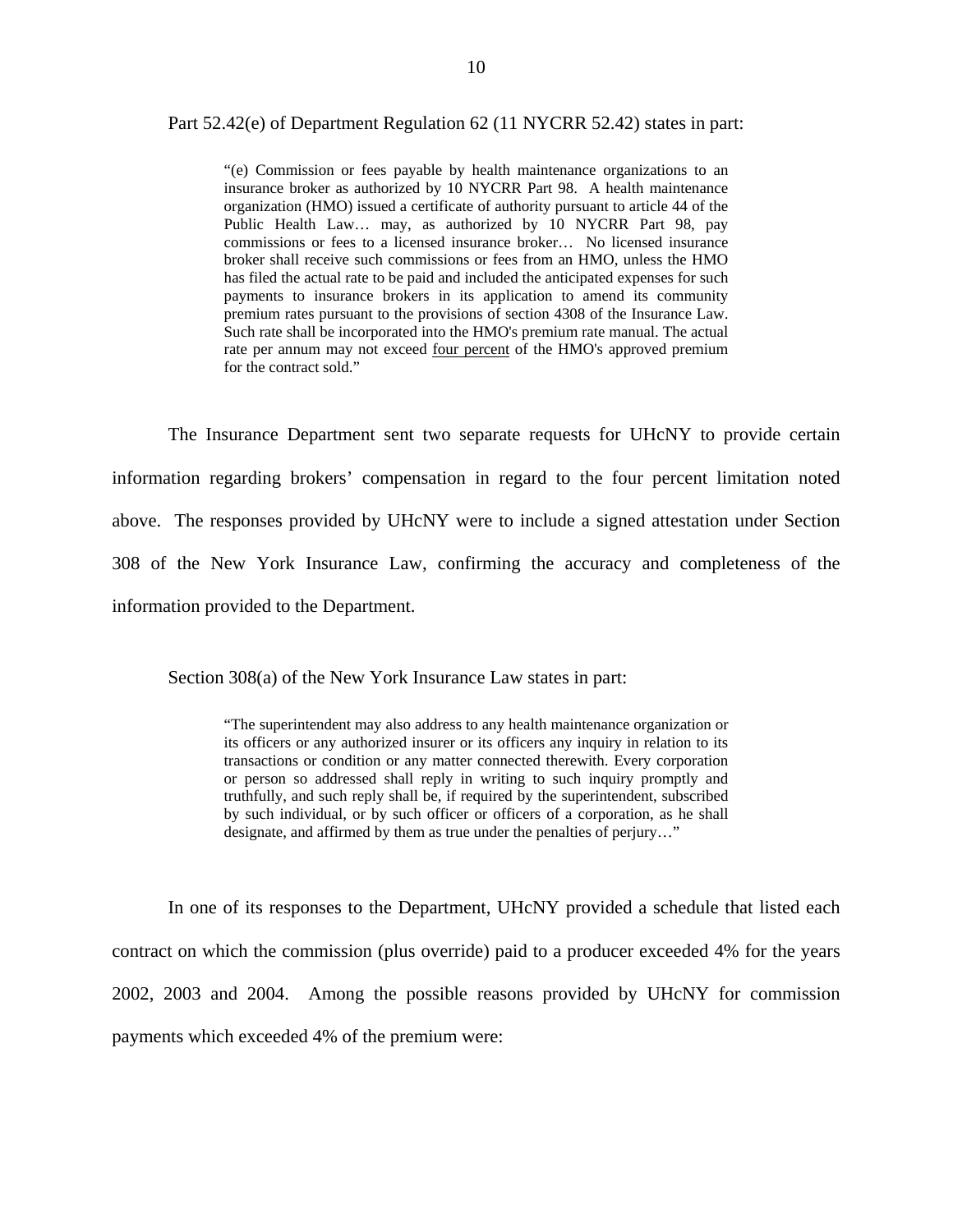- The geographic region of a policy changed (i.e., from New Jersey to New York) and the rate was not changed accordingly in the commission system.
- During the underwriting process, HMO products were erroneously assigned the same commission rates as insurance products when the products were purchased together.
- Commissions are paid at the customer level; thus, when multiple contracts were purchased in multiple states by a single employer, there were instances in which the commission rate for the New York HMO product was erroneously assigned the commission rate from another state.
- In certain instances a "base commission" greater than 4% was loaded onto the commission system because the underwriting approval form included a 4% commission for a producer as well as an override payment of 2% for a general agent, and this was misinterpreted by the commission unit as a 6% "base commission," instead of splitting out the base commission from the override payment.

UnitedHealthCare of New York's general agent agreement allows for an override payment which could exceed the 4% commission rate as reimbursement for administrative services performed by the agents (in lieu of UHcNY performing these services). An exhibit provided by UHcNY showing commissions paid that exceeded 4%, failed to identify which of the producers were general agents eligible to exceed the 4% commission limitation, due to the override payments, and which were payments that exceeded the 4% limitation in error.

It is recommended that UHcNY comply with the four percent commission rate payment limitation of Part 52.42(e) of New York Insurance Department Regulation 62 (11 NYCRR  $52.42(e)$ ).

Circular Letter No. 36 (1999) dated December 28, 1999 regarding commission and fee payments states in part:

<sup>&</sup>quot;…Any payments for additional services rendered for an HMO or an insurer by an insurance agent or broker which result in a payment to the agent or broker in excess of the maximum permissible rate, as established in the HMO's or insurer's filed premium rate manual, must be in keeping with the following guidelines: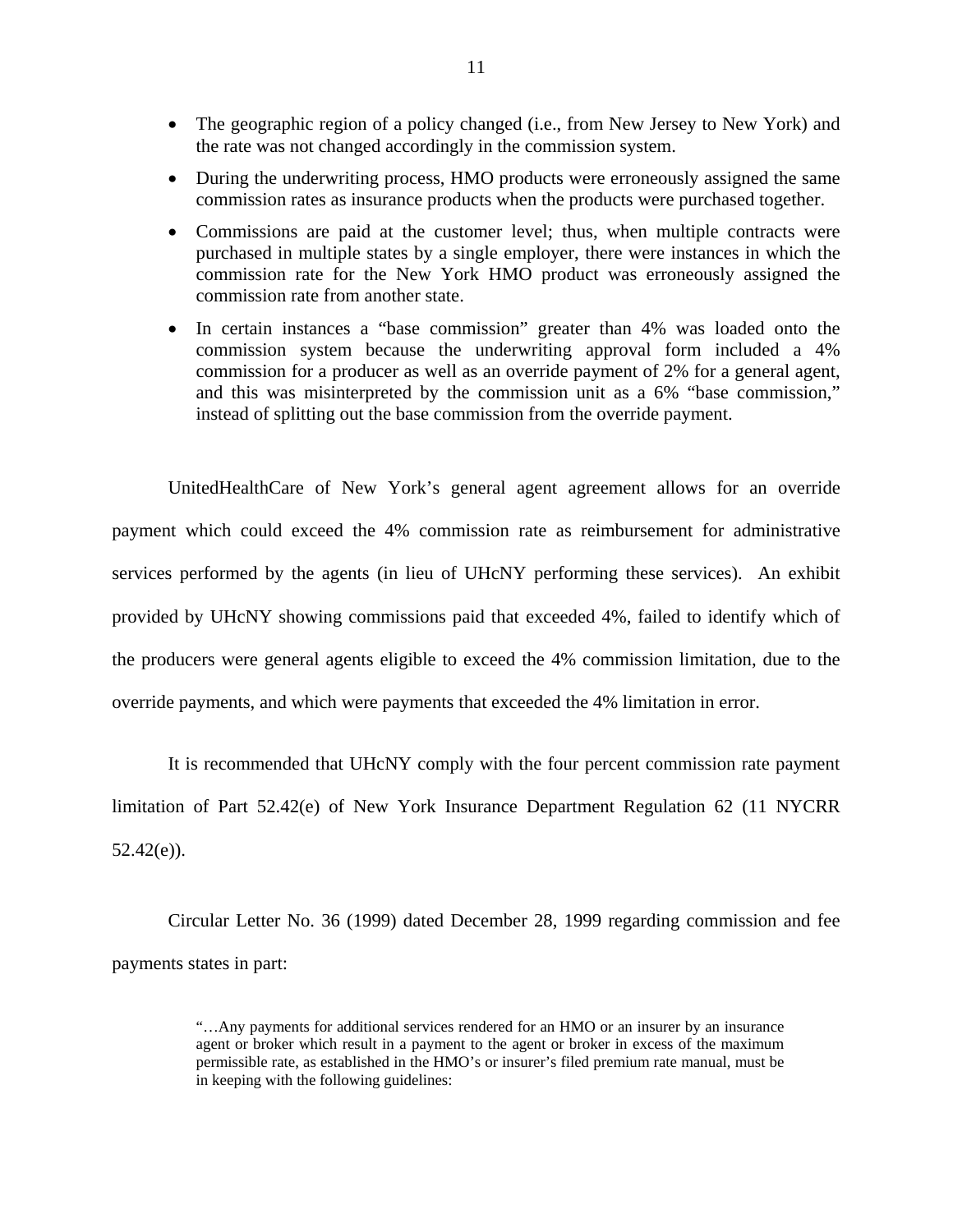- provided to an insured by an agent or broker. a. The additional services to be provided must be of a type which was not contemplated by the HMO or insurer when it established its rate of payment for commissions and fees and should not include services normally
- b. The additional services to be provided must be pursuant to a separate written agreement between the agent or broker and the HMO or insurer.
- c. The amount of payment by the HMO or insurer for the additional services provided must be expressed in terms of dollar and cents; it is inappropriate to pay for the additional services by using a payment methodology which is based upon a percentage of the HMO's or insurer's premium for the contract sold.

 insured and any other compensation to the agent or broker which exceeds the HMO's filed HMOs are reminded that the provisions of 11 NYCRR Part 52.42(f) (Regulation 62) dealing with other compensation paid only concerns services rendered by an agent or broker for an commission and fee schedule must meet the guidelines for additional services as set forth in this Letter."

The additional administrative activities listed in UHcNY's general agent contracts, which allows a producer to receive an override payment above the 4% limitation prescribed by Part 52.42(e) of Department Regulation 62 (11 NYCRR 52.42) does not appear to satisfy the above requirement that the duties should not include services normally provided by an agent or broker. The duties detailed in the contract, such as providing administrative forms to the enrollee, obtaining the necessary enrollee signatures and submitting forms on time to UHcNY do not appear to be different from the normal duties expected of an agent or broker.

The override provision was also included as a provision in the standard general agent contract rather than as a separate agreement as required by the above Circular Letter. In addition, UHcNY's general agent agreements expressed the override payment as a percentage of premium rather than as "dollars and cents", as required by the abovementioned Circular Letter.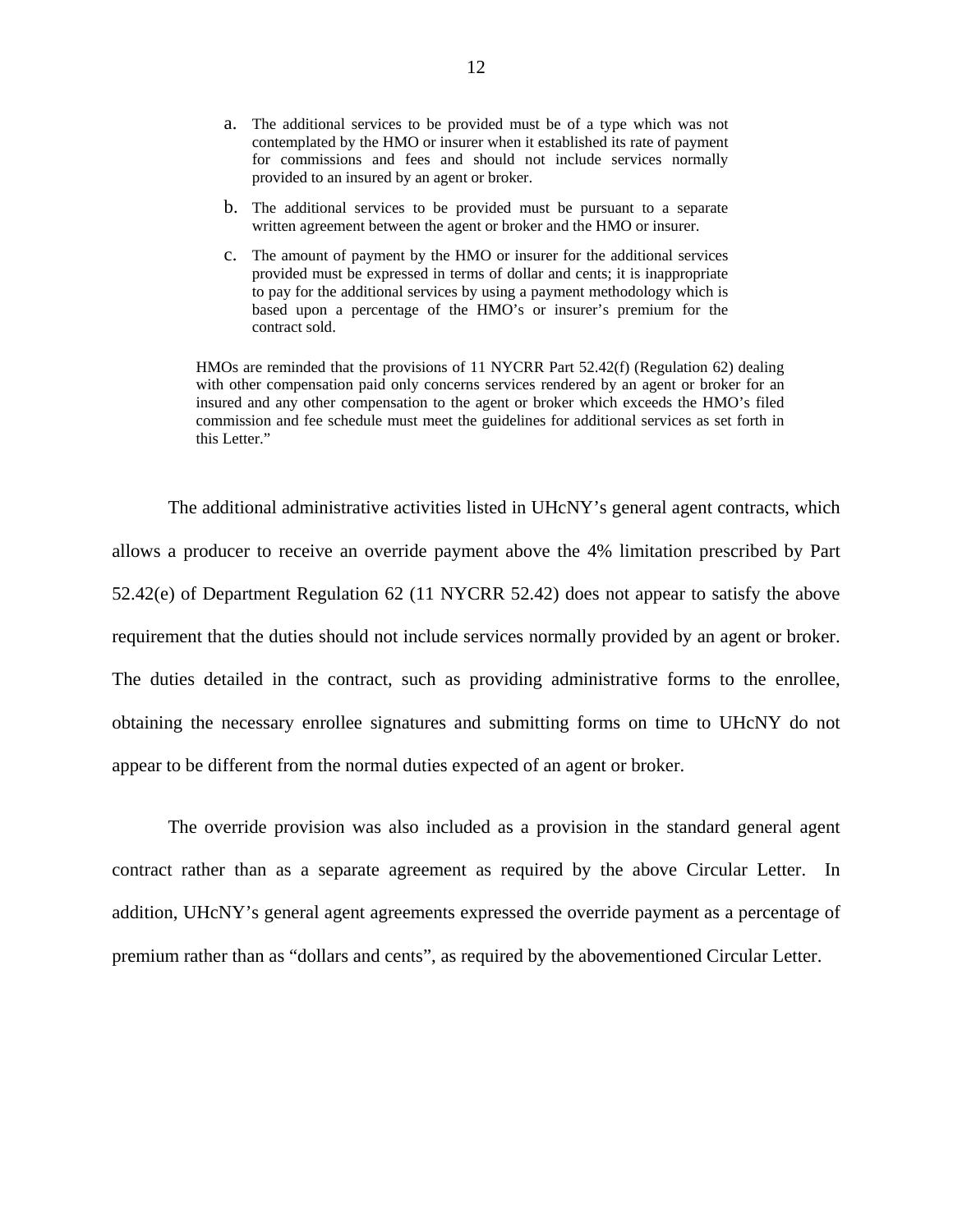<span id="page-14-0"></span>It is also recommended that UHcNY not make override payments to producers in excess of 4%, unless the additional duties performed exceed the normal expected duties of an agent or broker as required by Circular Letter No. 36 (1999).

It is further recommended that the provision for override payments be made part of a separate written agreement as required by Circular Letter No. 36 (1999).

It is recommended that the provision for override payments be expressed in dollars and cents (rather than as a percentage of premiums) as required by Circular Letter No. 36 (1999).

### **6. DEPARTMENT REGULATION 152**

Department Regulation 152 (11 NYCRR 243.2) - "Records required for examination purposes and retention period", mandates the various records and formats that insurers must maintain to document certain transactions.

Sections 243.2(a) and (b)(iv) of Department Regulation 152 state:

"243.2(a) In addition to any other requirement contained in Insurance Law Section 325, any other section of the Insurance Law or other law, or any other provision of this Title, every insurer shall maintain its claims, rating, underwriting, marketing, complaint, financial, and producer licensing records, and such other records subject to examination by the superintendent, in accordance with the provisions of this Part.

(b) Except as otherwise required by law or regulation, an insurer shall maintain:

(iv) Other information necessary for reconstructing the solicitation, rating, and underwriting of the contract or policy."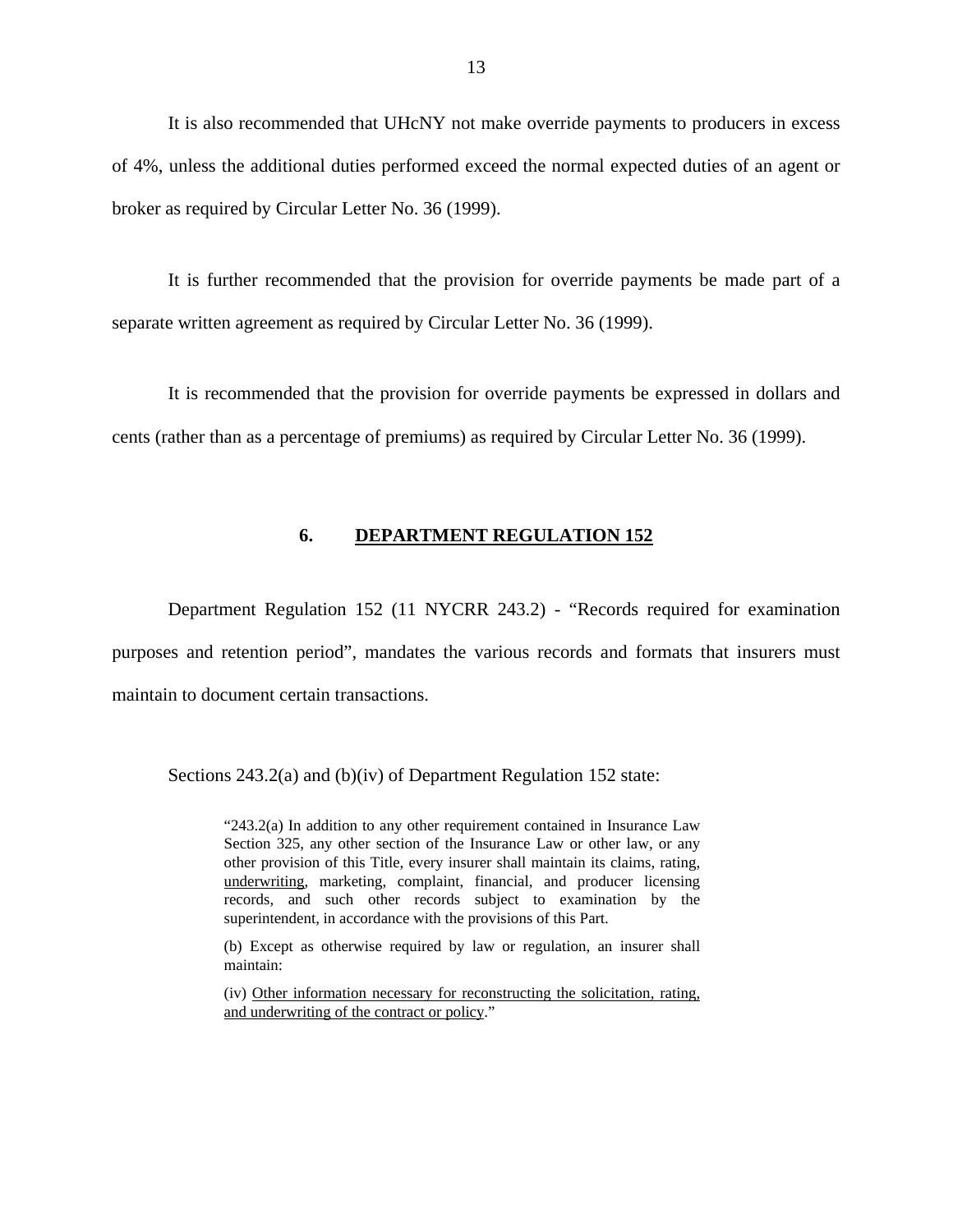<span id="page-15-0"></span>During the Department's review of the large group experience rating process, it was noted that the underwriting files often appeared to be incomplete; specifically the documentation detailing how the final rate was developed, was frequently missing.

Since the documentation to verify how United arrived at the final rate (increase) was often missing from the underwriting files, at times, the Department's actuaries were forced to draw their own conclusions on the underwriting and rating process used by United from the numerous rate calculation worksheets in the file.

It is recommended that United comply with the requirements of Sections 243.2(a) and (b)(iv) of Department Regulation 152 by maintaining complete and accurate underwriting files.

It is also recommended that United maintain all pertinent documents supporting its established rate.

### **7. SUBSEQUENT EVENTS**

In October 2005, UnitedHealthcare of New York, Inc. began a market/product withdrawal from the HMO markets where it was licensed to write business. This market withdrawal was completed on October 1, 2006 and as of the date of this report, the HMO's license no longer contains commercial business.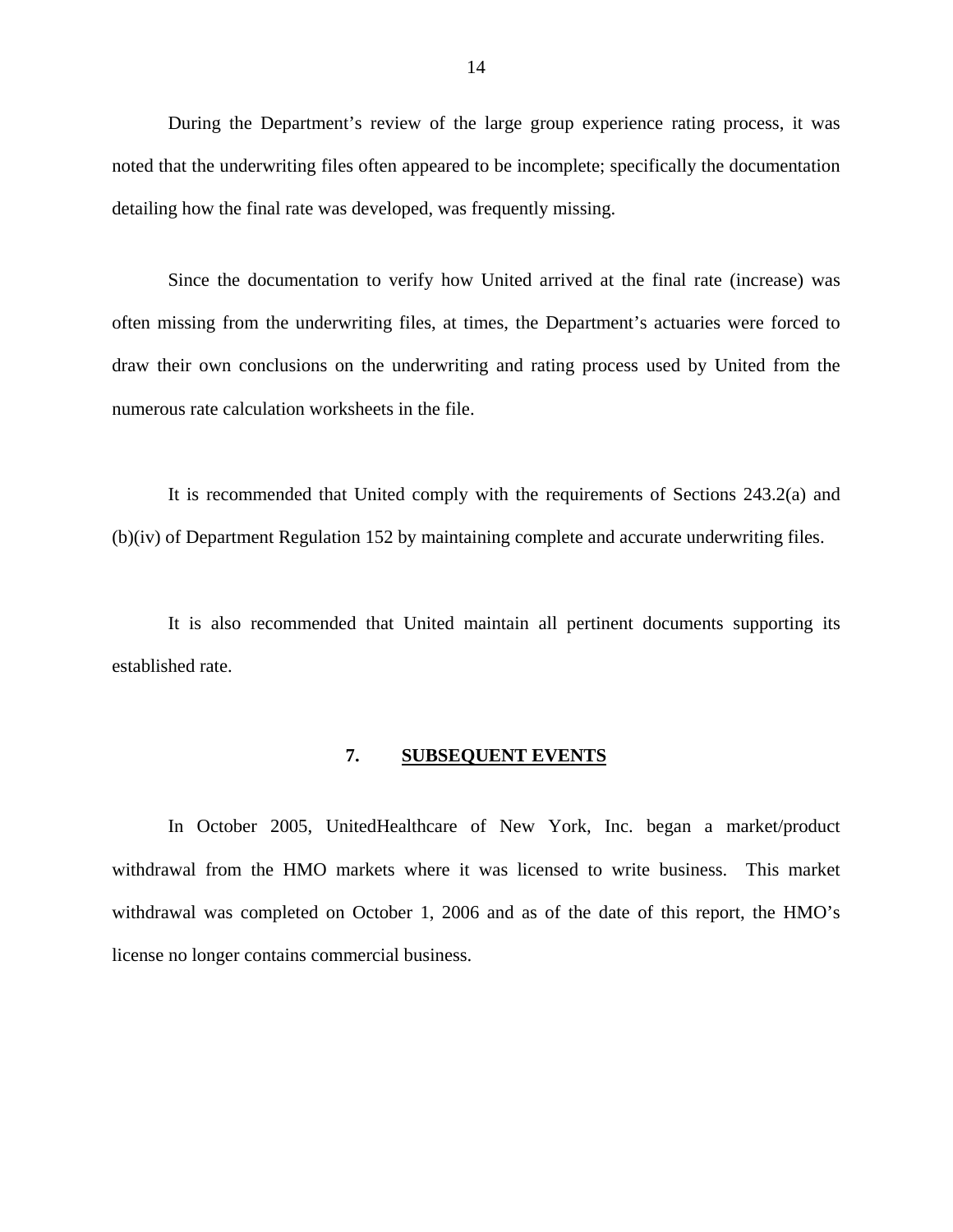### <span id="page-16-0"></span>**8. SUMMARY OF COMMENTS AND RECOMMENDATIONS**

### **ITEM PAGE NO.**

### A. Underwriting and Rating Issues

- i. It is recommended that UHINY comply with Section 8 4235(h)(1) of the New York Insurance Law and utilize the correct trend factors, credibility factors, pooling levels, case characteristic factors and loss experience in its formulae approved by the superintendent.
- ii. It is recommended that UHINY comply with Section 8 4235(h)(1) of the New York Insurance Law and charge the correct rate on its experience rating formulae approved by the superintendent.
- iii. It is recommended that UHcNY comply with Section 4308(b) 8 of the New York Insurance Law and utilize the correct trend factors, credibility factors, pooling levels, case characteristic factors and loss experience in its HMO/POS formulae approved by the superintendent.
- iv. It is recommended that UHcNY comply with Section 4308(b) 8 of the New York Insurance Law and charge the correct rate on its experience rating formulae approved by the superintendent.
- v. It is also recommended that UHINY and UHcNY refund or 8 credit any overcharges resulting from the misapplication of its filed experience rating formulae.

### B. Commission Issues

i. It is recommended that United comply with Section  $4235(h)(1)$  9 of the New York Insurance Law by paying the commission rate(s) stated in its filed rate formulae.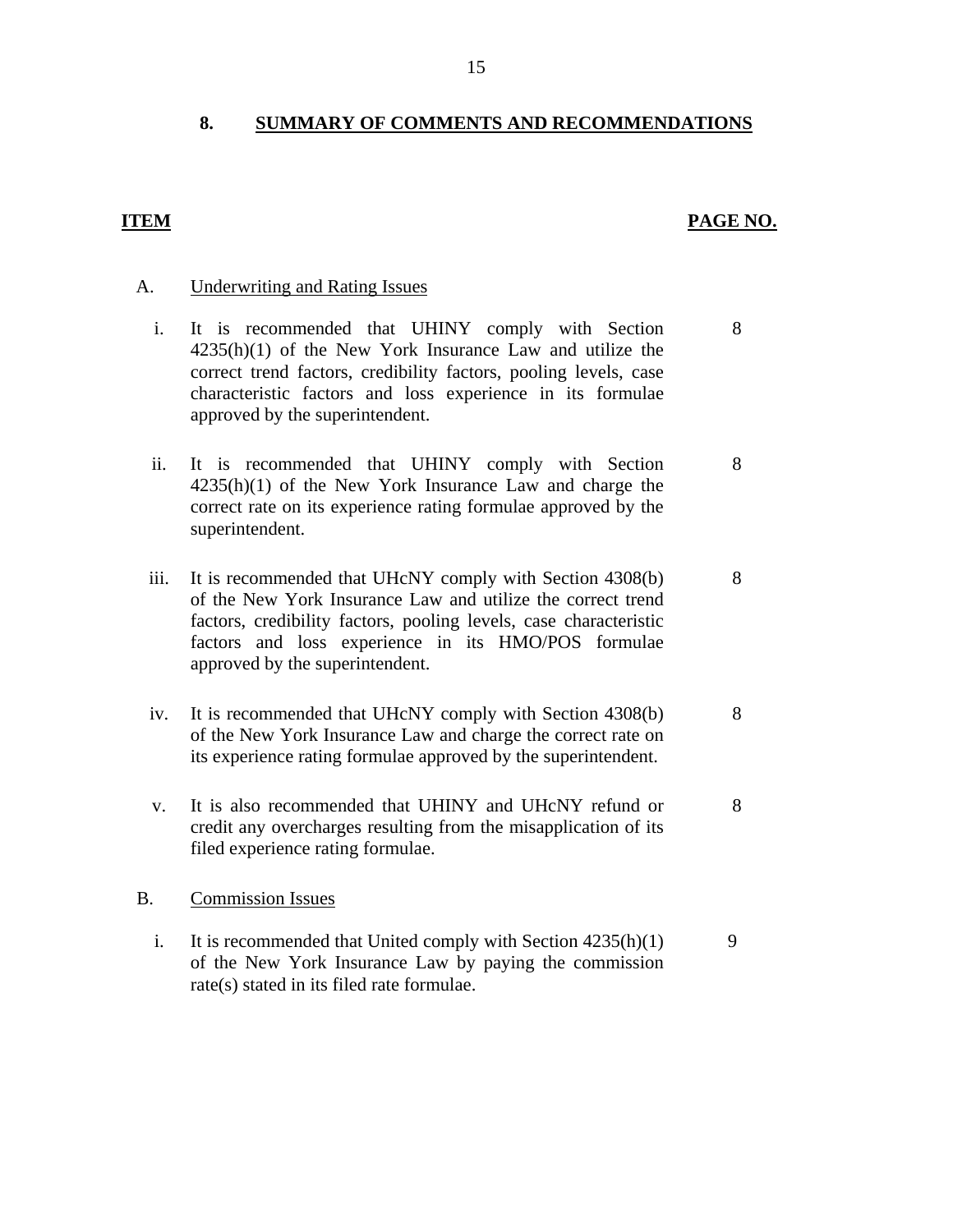### **ITEM PAGE NO.**

### B. Commission Issues

| ii. | It is recommended that UHcNY comply with the four percent  |  |  |
|-----|------------------------------------------------------------|--|--|
|     | commission rate payment limitation of Part 52.42(e) of New |  |  |
|     | York Insurance Department Regulation 62 (11 NYCRR)         |  |  |
|     | $52.42(e)$ ).                                              |  |  |

- iii. It is also recommended that UHcNY not make override payments to producers in excess of 4%, unless the additional duties performed exceed the normal expected duties of an agent or broker as required by Circular Letter No. 36 (1999). 13
- iv. It is further recommended that the provision for override payments be made part of a separate written agreement as required by Circular Letter No. 36 (1999). 13
- v. It is recommended that the provision for override payments be expressed in dollars and cents (rather than as a percentage of premiums) as required by Circular Letter No. 36 (1999). 13

### **Department Regulation 152**

- C. Department Regulation 152<br>i. It is recommended that United comply with the requirements of Sections 243.2(a) and (b)(iv) of Department Regulation 152 by maintaining complete and accurate underwriting files. 14
	- ii. It is also recommended that United maintain all pertinent documents supporting its established rate. 14

### **Subsequent Event**

D. Subsequent Event<br>In October 2005, UnitedHealthcare of New York, Inc. began a market/product withdrawal from the HMO markets where it was licensed to write business. This market withdrawal was completed on October 1, 2006 and as of the date of this report, the HMO's license no longer contains commercial business. 14

### 16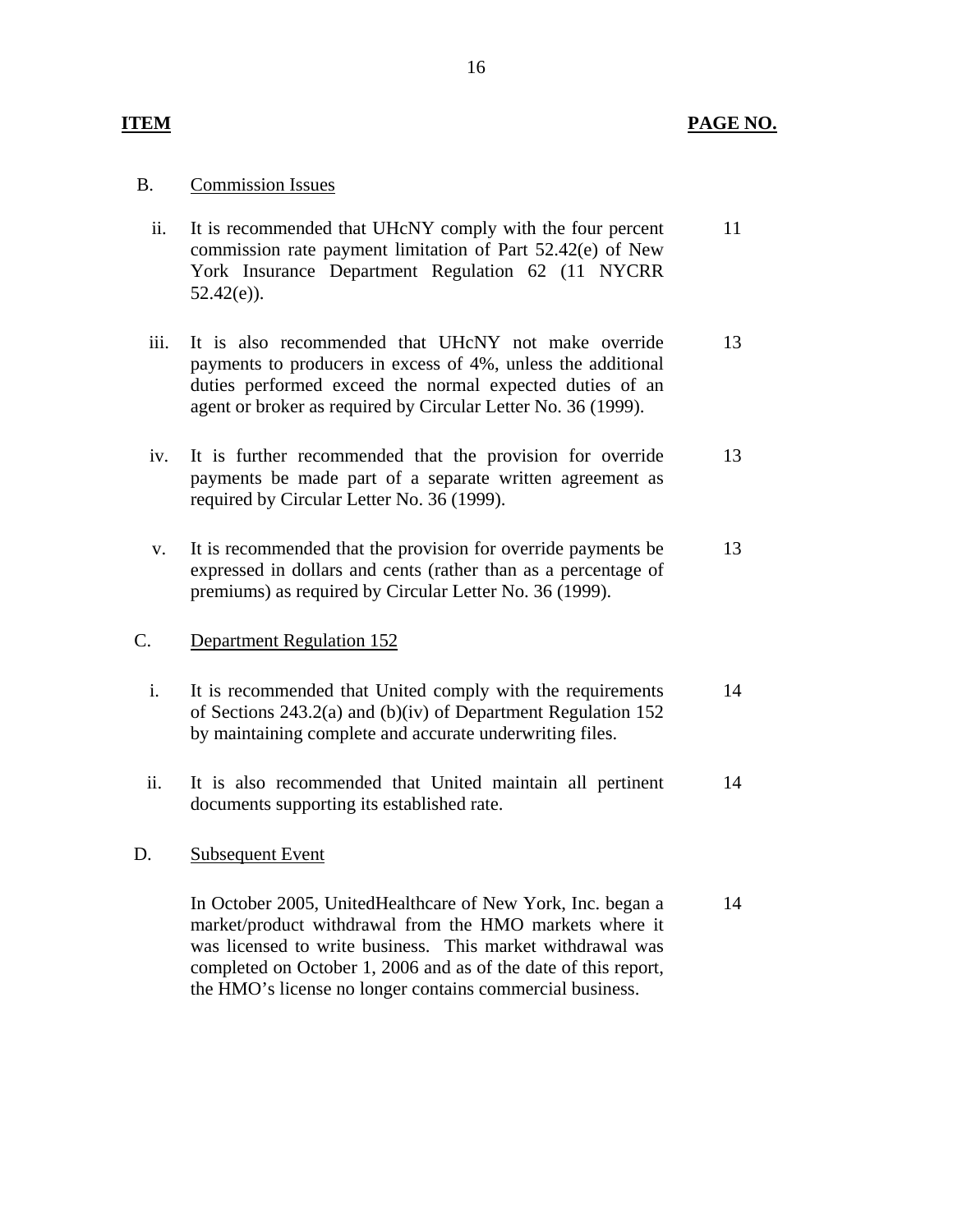# **STATE OF NEW YORK INSURANCE DEPARTMENT**

I, **GREGORY V. SERIO**, Superintendent of Insurance of the State of New York, pursuant to the provisions of the Insurance Law, do hereby appoint:

Wai Wong

as a proper person to examine into the affairs of the

## **UNITED HEALTHCARE OF NY**

and to make a report to me in writing of the said

# Company

with such information as he shall deem requisite.

In Witness Whereof, I have hereunto subscribed by the name and affixed the official Seal of this Department, at the City of New York.

this  $30^{th}$  day of January 2004

gory V. Serio

Superintendent of Insurance